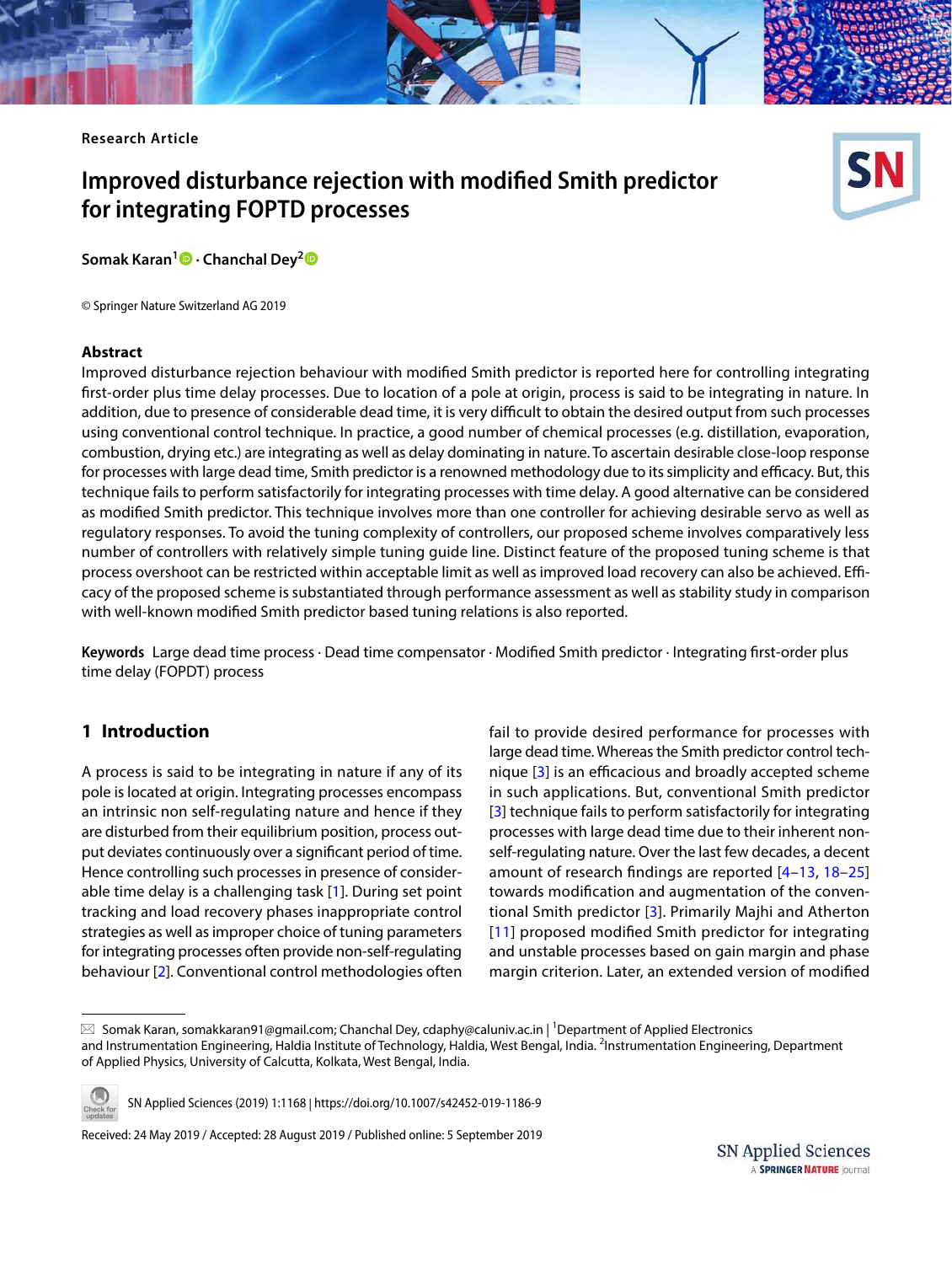Smith predictor is proposed by Rao et al. [\[19](#page-12-8)] with two controller structure dedicated for set point tracking and load rejection using direct synthesis method and optimal gain and phase margin criterion respectively for integrating and double integrating processes. Almost at the same time another approach was proposed by Shamsuzzoha and Lee [\[21](#page-12-9)] based on IMC filter structure to design PID controller for improved disturbance rejection for delay dominated processes. A similar work is also reported by Shamsuzzoha and Skogested [\[9](#page-12-10)] and the extended version of the work is reported by Shamsuzzoha [\[8\]](#page-12-11) using single controller for stable and integrating processes. More recently, set point weighted IMC based PID controller designed by Wang et al. [[22](#page-12-12)] has been widely accepted as modified Smith predictor for integrating processes with considerable time delay. Although modified Smith predictor for second-order process with non-minimum phase using two controllers is proposed by Uma and Rao [[23](#page-12-13)] signifies enhanced responses for unstable processes. Alternative approach towards modified Smith predictor with sliding mode control for processes with large time delay is provided by Mehta and Kaya [[24\]](#page-12-14), and the similar strategy for unstable processes is also proposed by Mehta and Rojas [[25\]](#page-12-6). Among these reported schemes [[8](#page-12-11), [9](#page-12-10), [11](#page-12-7), [19](#page-12-8), [21](#page-12-9)[–25](#page-12-6)] majority of the modified Smith predictor mechanism involves three controllers and their tuning policy is also not quite straight forward in nature. Moreover, they usually fail to restrict the initial process overshoot during set point tracking and regulatory behaviour during load changes is also not satisfactory. Hence, there is a scope for finding out a modified Smith predictor structure with lesser complexity along with simplified tuning guideline which will be capable to provide satisfactory servo as well as regulatory responses.

Here, the proposed modified Smith predictor methodology involves only two controllers and their tuning mechanism is also quite straight forward in nature. Novelty of the proposed scheme is that a common tuning guideline is suggested for both the controllers present in feed-forward and feedback path. Effectiveness of the proposed scheme is verified through simulation study for well-known integrating FOPTD models resembling the behaviour of distillation column, chemical reactor; combustion chamber and evaporator [\[14](#page-12-15)]. To substantiate robustness of the proposed scheme considerable perturbation is incorporated in process parameters during simulation study. For quantitative performance estimation integral error indices (IAE, ISE) and integral time error indices (ITAE, ITSE) [[15](#page-12-16)] are computed during each simulation study. Smoothness of the proposed scheme is also compared with others' reported modified Smith predictor [[8](#page-12-11), [9,](#page-12-10) [11](#page-12-7), [19,](#page-12-8) [21](#page-12-9), [22\]](#page-12-12) by computing the value of total variation in control action (TV).

Discussion on the conventional and modified Smith predictor methodologies is provided in Sect. [2.](#page-1-0) Structure of our proposed tuning scheme is provided in Sect. [3](#page-2-0) and the detailed tuning mechanism will be discussed in Sect. [4](#page-3-0). Stability and robustness issues are discussed in Sect. [5](#page-4-0). Performance comparison is reported in Sect. [6](#page-4-1) consisting of the proposed scheme along with other well-known modified Smith predictor schemes [\[8,](#page-12-11) [9,](#page-12-10) [11,](#page-12-7) [19,](#page-12-8) [21,](#page-12-9) [22\]](#page-12-12) and at the end conclusion is provided in Sect. [7](#page-11-0).

# <span id="page-1-0"></span>**2 Conventional and modified Smith predictor**

Primarily, Smith predictor technique is reported in [[3](#page-12-2)] and later its enhanced form i.e. modified Smith predictor is suggested by Majhi and Atherton [[11](#page-12-7)] as presented in Fig. [1.](#page-1-1) The technique proposed by Majhi and Atherton [[11](#page-12-7)] is widely accepted related to dead time compensation for achieving improved close-loop responses during set point tracking and load rejection phases. Moreover, most

<span id="page-1-1"></span>

 $G<sub>C2</sub>(s)$ -  $+$  1 - $G_{C1}(s)$  $G_{C2}(s)$  |  $G_{C3}(s)$  $G(s)$  $G_m(s)$  $e^{-\theta s}$ e -θm s  $R(s)$  $+\infty$   $\qquad \qquad \qquad +$ + - + -  $Y(s)$ Model Plant  $D(s)$ - +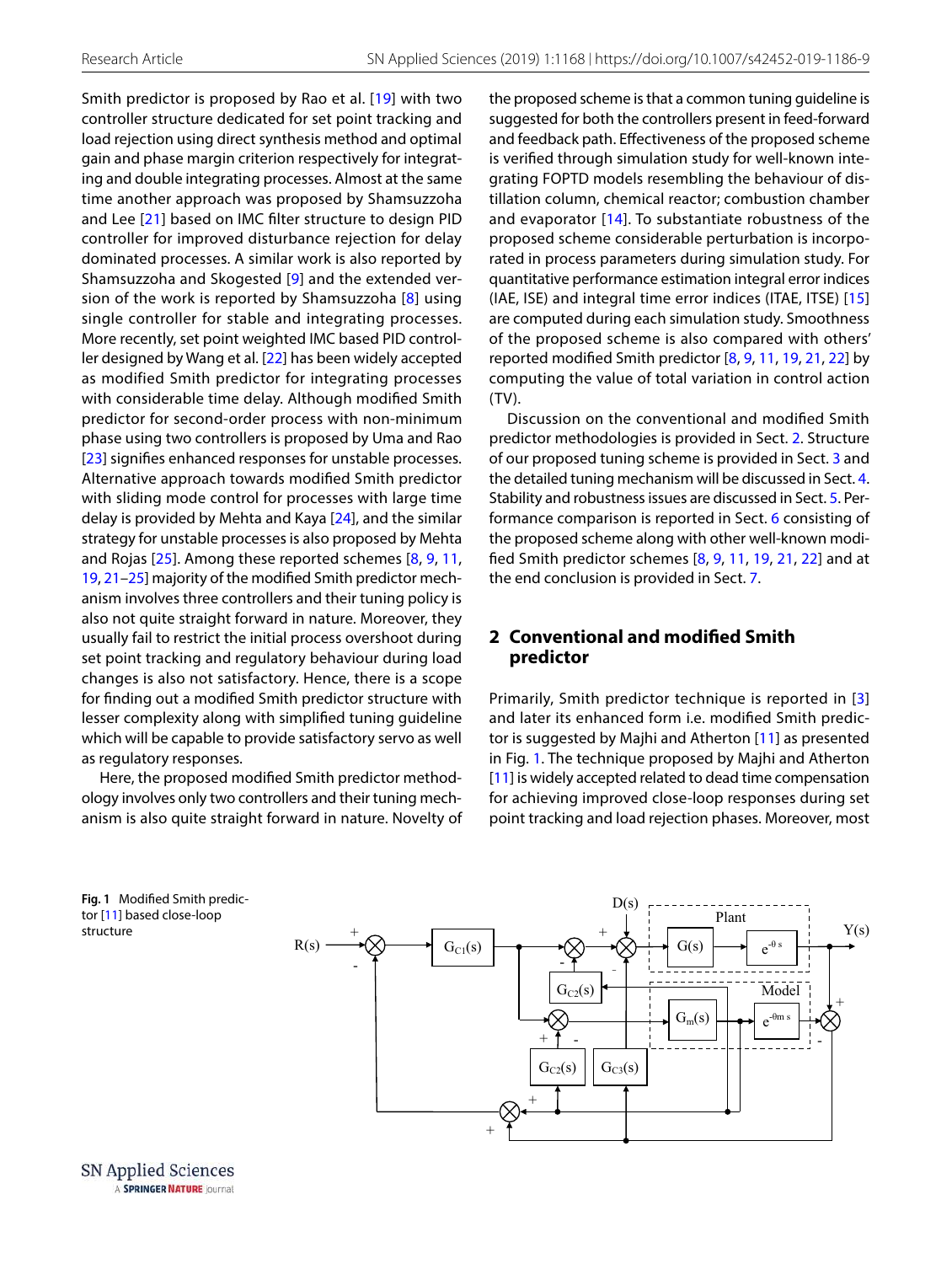of the article [\[10,](#page-12-17) [18,](#page-12-5) [19\]](#page-12-8) are influenced by the proposed scheme [[11](#page-12-7)] with more than one controller incorporated to obtain desired close-loop response. Modified Smith predictor [\[11\]](#page-12-7) structure consists of three controllers, one controller is in the feed forward path and rest two controller are in feedback path. Feed-forward path controller  $G_{C_1}(s)$ is a PI controller to achieve improved set point tracking, whereas  $G_{C2}(s)$  and  $G_{C3}(s)$  are both P controllers located in the feedback path for eliminating the overshoot during set point tracking and curbing oscillations during load rejection phases respectively. In Fig. [1,](#page-1-1) process model is given by  $G_m(s)e^{-\theta_m s}$  where  $\theta_m$  is estimated dead time, and D(s) is the disturbance signal introduced in feed-forward path.

Relation between the processes output and set point change is given by Eq. ([1\)](#page-2-1). Similarly, Eq. ([2\)](#page-2-2) represents the relation between process responses due to load variation.

$$
\frac{Y(s)}{R(s)} = \frac{G(s) \cdot G_{C1}(s)}{1 + G_m(s) (G_{C1}(s) + G_{C2}(s))} e^{-\theta_m s},\tag{1}
$$

load recovery compared to conventional Smith predictor [[3](#page-12-2)]. However, limitation of the modified Smith predictor [[11\]](#page-12-7) is that tuning approach for three controllers is not quite straight-forward.

## <span id="page-2-0"></span>**3 Proposed modified Smith predictor**

Proposed modified Smith predictor structure is depicted in Fig. [2](#page-2-3), incorporating only two controllers. Out of these two controllers,  $G_{Cm1}(s)$  is incorporated in feed-forward path for ensuring improved set point response and  $G<sub>Cm2</sub>(s)$  is in feedback path contributing towards enhanced load recovery. In the proposed modified Smith predictor, relation between process output  $(Y_m)$  with respect to the set point change  $(R_m)$  and load disturbance  $(D_m)$  are given by Eqs. ([3\)](#page-2-4) and ([4](#page-2-5)) respectively

<span id="page-2-4"></span><span id="page-2-2"></span><span id="page-2-1"></span>
$$
\frac{Y_{m}(s)}{R_{m}(s)} = \frac{G_{Cm1}(s) \cdot G_{m}(s)}{1 + G_{Cm1}(s)G_{m}(s)} e^{-\theta_{m}s},
$$
\n(3)

$$
\frac{Y(s)}{D(s)} = \frac{G(s)e^{-\theta_m s}}{1 + G_m(s)\left(G_{C2}(s) + G_{C3}(s)\right)} \frac{1 + G_m(s) \cdot \left(G_{C1}(s) + G_{C2}(s) - G_{C1}(s)G_{C3}(s)e^{-\theta_m s}\right)}{1 + G_{C3}(s)G(s)e^{-\theta_m s}}.
$$
\n(2)

From Eq. ([1](#page-2-1)) it is found that the denominator part of the relation is free from the delay term. Moreover, two controllers  $G_{C1}(s)$  and  $G_{C2}(s)$  are responsible for providing the desired set point response. On the other hand, as per Eq. [\(2\)](#page-2-2) all the three controllers  $G_{C1}(s)$ ,  $G_{C2}(s)$  and  $G_{C3}(s)$  are accountable for load rejection response. Here, it is to note that in Eq. ([2](#page-2-2)), both numerator and denominator contain delay term and hence it cannot be controlled in desired manner by the conventional Smith predictor [\[3\]](#page-12-2). Although, the inclusion of  $G<sub>C1</sub>(s)$  and  $G<sub>C2</sub>(s)$  in the feed forward and feedback path of modified Smith predictor by Majhi and Atherton [\[11\]](#page-12-7) provides improved set point tracking and

<span id="page-2-5"></span>
$$
\frac{Y_m(s)}{D_m(s)} = \frac{\left(1 + G_{cm1}(s)G_m(s) - G_{cm1}(s)G_m(s)e^{-\theta_m s}\right)G_m(s)e^{-\theta_m s}}{\left(1 + G_{cm1}(s)G_m(s)\right)\left(1 + G_{cm2}(s)G_m(s)e^{-\theta_m s}\right)}.
$$
\n(4)

Here,  $G_{Cm1}(s)$  is PI controller which is tuned for ensuring improved set point tracking and  $G_{Cm2}(s)$  is PD controller designed targeted towards eliminating oscillations caused due to uncertain disturbances. Instead of three controllers present in modified Smith predictor [\[11](#page-12-7)], the proposed model with only two controllers is capable to provide enhanced close-loop performance in terms of set point tracking and load rejection. Set point weighting scheme provides servo response without having any overshoot,

<span id="page-2-3"></span>**Fig. 2** Proposed modified Smith predictor based closeloop structure



**SN Applied Sciences** A SPRINGER NATURE journal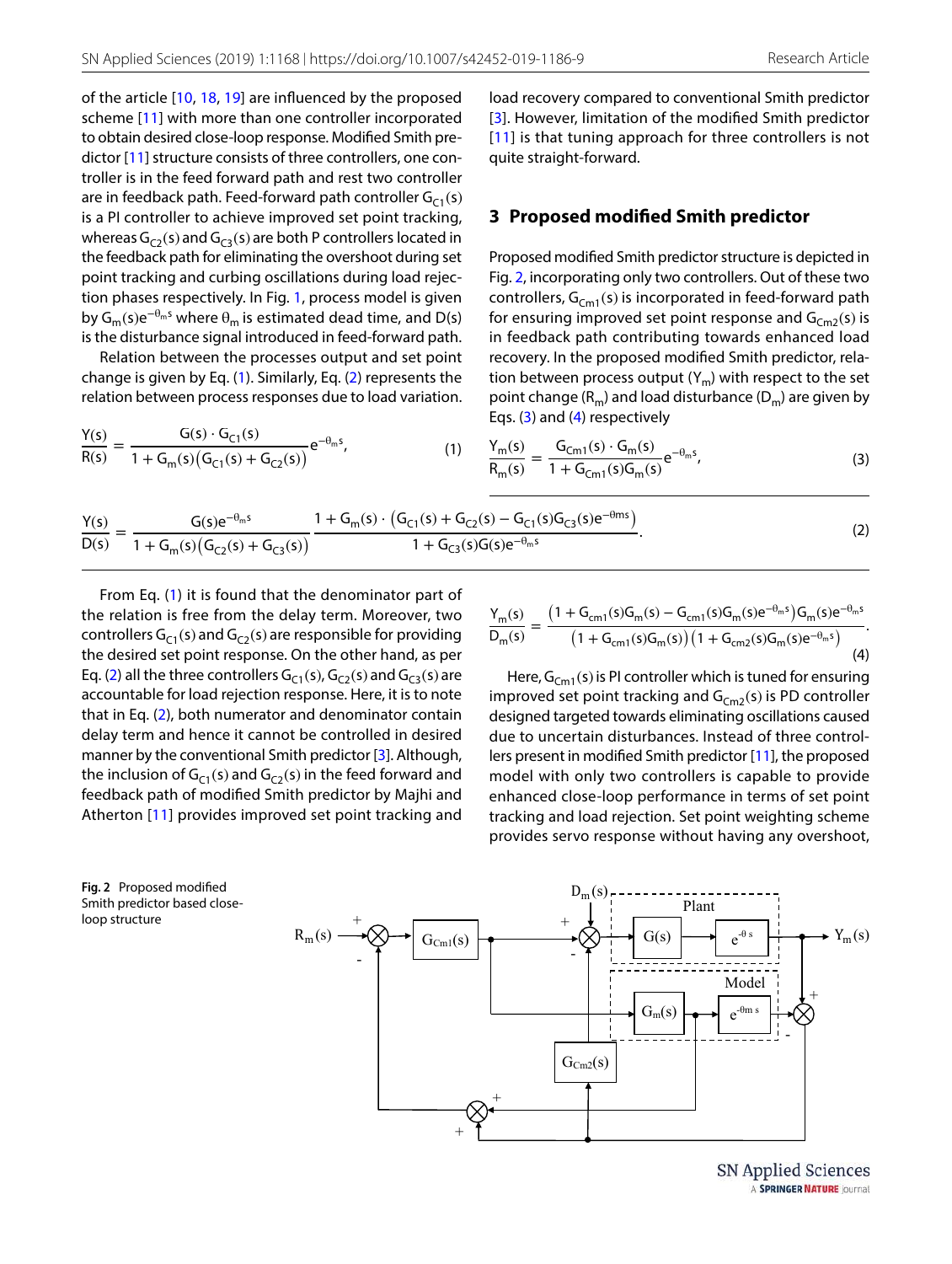i.e. it helps to eliminate one controller from the design of modified Smith predictor [\[11\]](#page-12-7) without sacrificing closeloop performance. Here, tuning complexity is reduced with simpler tuning approaches and lesser number of controllers. As a result, we can expect that an improved set point response as well as quicker disturbance rejection may be achieved in case of our proposed modified Smith predictor compared to others reported modified Smith predictor methodologies [[8](#page-12-11), [9,](#page-12-10) [11,](#page-12-7) [19,](#page-12-8) [21,](#page-12-9) [22](#page-12-12)]. Expression of  $G_{Cm1}(s)$  and  $G_{Cm2}(s)$  of the proposed modified Smith predictor controller are given by the following relations:

$$
G_{\text{cm1}}(s) = K_{\text{P}} \left( 1 + \frac{1}{T_{\text{i}}s} \right),\tag{5}
$$

$$
G_{\text{cm2}}(s) = \gamma K_{\text{P}} \left( 1 + T_{\text{d}} s \right). \tag{6}
$$

In Eq. ([5](#page-3-1)),  $G_{\text{Cm1}}(s)$  is a PI controller where  $\mathsf{K}_{\mathsf{P}}$  is the proportional gain and  $T_i$  is the integral time. $G_{Cm2}(s)$  is a PD controller which contains derivative time  $\mathsf{T}_{\mathsf{d}}$  and an additional tuning parameter γ is incorporated with the pro-portional term K<sub>p</sub> as given by Eq. ([6](#page-3-2)). Here, it is to mention that same proportional gain  $K_p$  is considered for both the controllers i.e.  $G_{Cm1}(s)$  and  $G_{Cm2}(s)$ . Additional tuning parameter  $\gamma$  is obtained from Routh stability analysis [[16](#page-12-18)] of Eq. ([4](#page-2-5)) relating process output to disturbance input to ensure enhanced load recovery.

Now, we find out the expression of our proposed modified Smith predictor for a typical integrating FOPDT model as given by Eq.  $(7)$  $(7)$  where G(s) is the actual transfer function and  $G_m(s)$  is its identified model.  $K_m$  is the open-loop process gain and  $\theta_m$  is the dead time of the process.

$$
G(s)e^{-\theta s} = G_m(s)e^{-\theta_m s} = \frac{K_m}{s}e^{-\theta_m s}.
$$
 (7)

Location of pole at the origin signifies non-self-regulating nature of the process as given by Eq. [\(7\)](#page-3-3). As per the tuning guideline by Majhi and Atherton [\[11\]](#page-12-7), unity proportional gain (K<sub>p</sub>) and a smaller value of integral time (T<sub>i</sub>) are suggested for integrating FOPTD process. Here, in our proposed scheme to restrict the initial overshoot, set point weighting [[19\]](#page-12-8) mechanism is incorporated in PI controller structure (Eq. [5\)](#page-3-1) present in the feed-forward path of the modified Smith predictor.

$$
G'_{cm1}(s) = K_p \left[ \left\{ \varepsilon \cdot R_m(s) - Y_m(s) \right\} + \frac{1}{T_i s} \right].
$$
 (8)

Here, the value of the weighting factor ( $\varepsilon$  < 1) is multiplied with the set value  $(R_m(s))$  and the resulting controller  $G'_{cm1}(s)$  is given by Eq. [\(8](#page-3-4)).

#### <span id="page-3-0"></span>**4 Tuning guideline of the proposed scheme**

Tuning guideline for both the controllers  $G_{cm1}(s)$  and  $G<sub>Cm2</sub>(s)$  of the proposed scheme along with its additional tuning parameter γ is provided here. As mentioned in the previous section we adopted the tuning guideline as suggested by Majhi and Atherton [[11](#page-12-7)], proportional gain for  $G<sub>cm1</sub>(s)$  is considered to be unity i.e.  $K<sub>p</sub> = 1$  and smaller value of integral time i.e.  $T_i = 0.1$  s. The disturbance suppressing controller  $G_{Cm2}(s)$  is a PD controller whose proportional gain is  $\gamma$ K<sub>p</sub> and its derivative time is T<sub>d</sub>. Here, the choice of  $T_{\rm d}$  is crucial as it plays important role in eliminating undesired oscillation during load recovery phases.

<span id="page-3-1"></span>Based on extensive simulation study it is found that enhanced load rejection performance can be obtained for

<span id="page-3-5"></span><span id="page-3-2"></span>
$$
T_d = \frac{\theta_m}{4}.\tag{9}
$$

Transfer function relating the process output due to load change is given by Eq. [\(4\)](#page-2-5). Hence, the characteristic equation for load rejection transfer function (Eq. [4](#page-2-5)) is defined as

<span id="page-3-6"></span>
$$
1 + G_{\text{cm2}}(s)G_{\text{m}}(s)e^{-\theta_{\text{m}}s} = 0. \tag{10}
$$

Now, substituting the values of  $G_{Cm2}(s)$  from Eq. ([6](#page-3-2)),  $G<sub>m</sub>(s)$  from Eq. ([7\)](#page-3-3), and  $T<sub>d</sub>$  from Eq. ([9\)](#page-3-5) in Eq. [\(10\)](#page-3-6) we get

$$
1 + \gamma K_p \left( 1 + \frac{\theta_m}{4} s \right) \cdot \frac{K_m}{s} \cdot e^{-\theta_m s} = 0. \tag{11}
$$

Time delay part  $e^{-\theta_m s}$  is approximated using the firstorder Pade's approximation [\[17\]](#page-12-19) and the resulting expression is given by Eq. ([12\)](#page-3-7)

<span id="page-3-7"></span><span id="page-3-3"></span>
$$
4s + K_m \cdot \gamma \cdot K_p \left( 4 + \theta_m s \right) \frac{-0.5 \theta_m s + 1}{0.5 \theta_m s + 1} = 0. \tag{12}
$$

Now, Routh array is formed from Eq. ([12](#page-3-7)) and to ensure stability, first element of each row of the Routh array should be positive as given by the following relations

<span id="page-3-8"></span>
$$
2\theta - 2\gamma K_p \theta_m^2 K_p > 0,
$$
\n(13)

<span id="page-3-9"></span>
$$
4(1 - \gamma \theta_m K_p K_m) > 0,
$$
\n(14)

<span id="page-3-10"></span>
$$
16\gamma K_p K_m > 0. \tag{15}
$$

<span id="page-3-4"></span>From Eqs. ([13](#page-3-8)) and [\(14\)](#page-3-9) lower limit of  $\gamma$  may be obtained to ensure stability. Similarly, upper limit of γ can also be found from Eq. ([15](#page-3-10)) and hence the resulting boundary of γ with ensured stability is given by Eq. [\(16](#page-3-11))

<span id="page-3-11"></span>
$$
0 < \gamma < \frac{1}{\theta_m K_m K_p}.\tag{16}
$$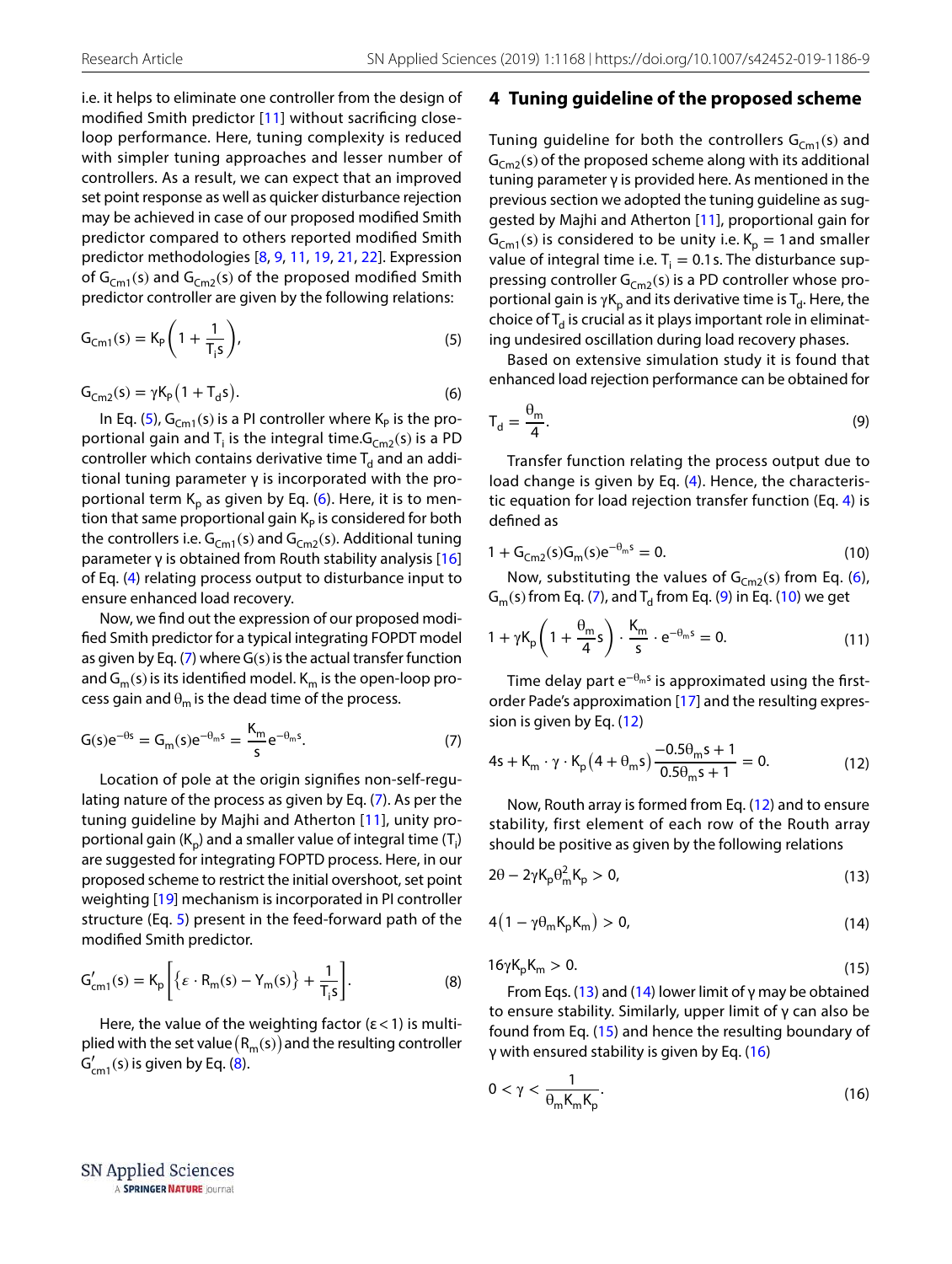Here, it is to mention that the value of  $\gamma$  as suggested by Majhi and Atherton [[11\]](#page-12-7) also conforms the value as provided by Eq. [\(16\)](#page-3-11). According to the guideline of Majhi and Atherton [[11](#page-12-7)], based on phase margin and gain margin criterion, the expression of γ is given by the following relation

$$
\gamma = \frac{0.5235}{\theta_{\rm m} \mathsf{K}_{\rm m} \mathsf{K}_{\rm p}}.\tag{17}
$$

Here, the value of  $\gamma$  given by Eq. ([17](#page-4-2)) lies almost at the middle of the range as given by Eq. [\(16](#page-3-11)).

### <span id="page-4-0"></span>**5 Stability and robustness**

Suitability of a controller is judged by its stability and robustness feature during close-loop control along with its performance indices. In case of Smith predictor control technique [\[3](#page-12-2)] proper estimation of plant model is very crucial. But, in practice uncertainties are always present in process model. Here, in case of integrating FOPTD models uncertainties are there in the form of process gain and time delay. Now, robust stability analysis is performed using well-known and widely accepted small gain theorem for multiplicative uncertainty represented by M-Δ structure [[18\]](#page-12-5). The close-loop system is said to be robustly stable if and only if the constraint [[18](#page-12-5)] satisfies the small gain theorem as given by Eq. [\(18](#page-4-3)),

i.e. 
$$
\|\Delta_m(j\omega)C(j\omega)\| < 1
$$
 for  $\forall \omega(-\infty, \infty)$  (18)

where  $C(s = j\omega)$  is the complementary sensitivity function and  $\Delta_{\rm m}(s = j\omega)$  is the bound on the process multiplicative uncertainty. Complementary sensitivity function for the proposed scheme can be defined as

$$
C(j\omega) = \frac{G_{cm1}G_{m}e^{-\theta s}}{1 + (G_{cm2} + G_{cm1})G_{m}}.
$$
\n(19)

Now, for the integrating FOPTD model along with its controllers' parameters, complementary sensitivity function can be written as,

Here G(j $\omega$ )e<sup>- $\theta$ s</sup> is the actual process and G<sub>m</sub>(j $\omega$ )e<sup>- $\theta$ <sub>m</sub>s is</sup> the estimated process model. If uncertainty exists in process time delay, then the tuning parameter must be so selected that

<span id="page-4-5"></span>
$$
C(j\omega)_{\infty} < \frac{1}{\left|e^{-\Delta\theta s} - 1\right|}.\tag{22}
$$

<span id="page-4-2"></span>If the uncertainty exists in process gain, then the tuning parameter must be chosen in such a way that

<span id="page-4-6"></span>
$$
C(j\omega)_{\infty} < \frac{1}{\frac{|\Delta K_{m}|}{K_{m}}}.\tag{23}
$$

Moreover, if the uncertainty exists in process gain and time delay simultaneously, then the tuning parameter must be chosen as

<span id="page-4-7"></span>
$$
C(j\omega)_{\infty} < \frac{1}{\left| \left( \frac{\Delta K_m}{K_m} + 1 \right) e^{-\Delta \theta s} - 1 \right|}.
$$
 (24)

Therefore, the sensitivity and complementary sensitivity function must satisfy the condition for robust performance of close-loop system [[18\]](#page-12-5) as given by Eq. [\(25\)](#page-4-4)

<span id="page-4-4"></span>
$$
\Delta_{m}(j\omega)C(j\omega) + w_{m}(1 - C(j\omega)) < 1
$$
\n(25)

<span id="page-4-3"></span>where  $w_m$  is considered as the uncertainty bound on the sensitivity function  $s(j\omega) = 1 - C(j\omega)$ .

## <span id="page-4-1"></span>**6 Simulation results**

In simulation study, performance of the proposed scheme is evaluated during set point tracking and load recovery phases for three well-known integrating FOPTD models. Robustness of the proposed scheme is tested with more than +10% perturbations in dead time and open-loop gain of the process models. Close-loop performance of the proposed scheme during nominal and perturbed condition is compared with reputed modified Smith predictor

$$
C(j\omega) = \frac{-0.05K_m\theta_m(j\omega)^2 + (0.1K_m - 0.5K_m\theta_m)j\omega + K_m}{0.05\theta_m(j\omega)^3 + (0.1 - 0.05K_m\theta_m)(j\omega)^2 + (0.1K_m - 0.5K_m\theta_m)j\omega + K_m}.
$$
\n(20)

From Eq. ([18\)](#page-4-3), bound on complementary sensitivity function can be represented as

$$
\Delta_{m}(j\omega) < \left| \frac{G(j\omega)e^{-\theta s} - G_{m}(j\omega)e^{-\theta_{m}s}}{G_{m}(j\omega)e^{-\theta_{m}s}} \right|.
$$
\n(21)

schemes reported by Shamsuzzoha [\[8\]](#page-12-11), Shamsuzzoha and Skogested [\[9\]](#page-12-10), Majhi and Atherton [\[11](#page-12-7)], Rao et al. [\[19](#page-12-8)], Shamsuzzoha and Lee [[21](#page-12-9)], and Wang et al. [[22](#page-12-12)]. During simulation study, initially step set point change is provided and once the process reaches the steady state condition, pulse like load disturbance signal is introduced at the input to the process. To have quantitative estimation rise time (t<sub>r</sub>), percentage peak overshoot (%  $M_{\rm p}$ ), settling time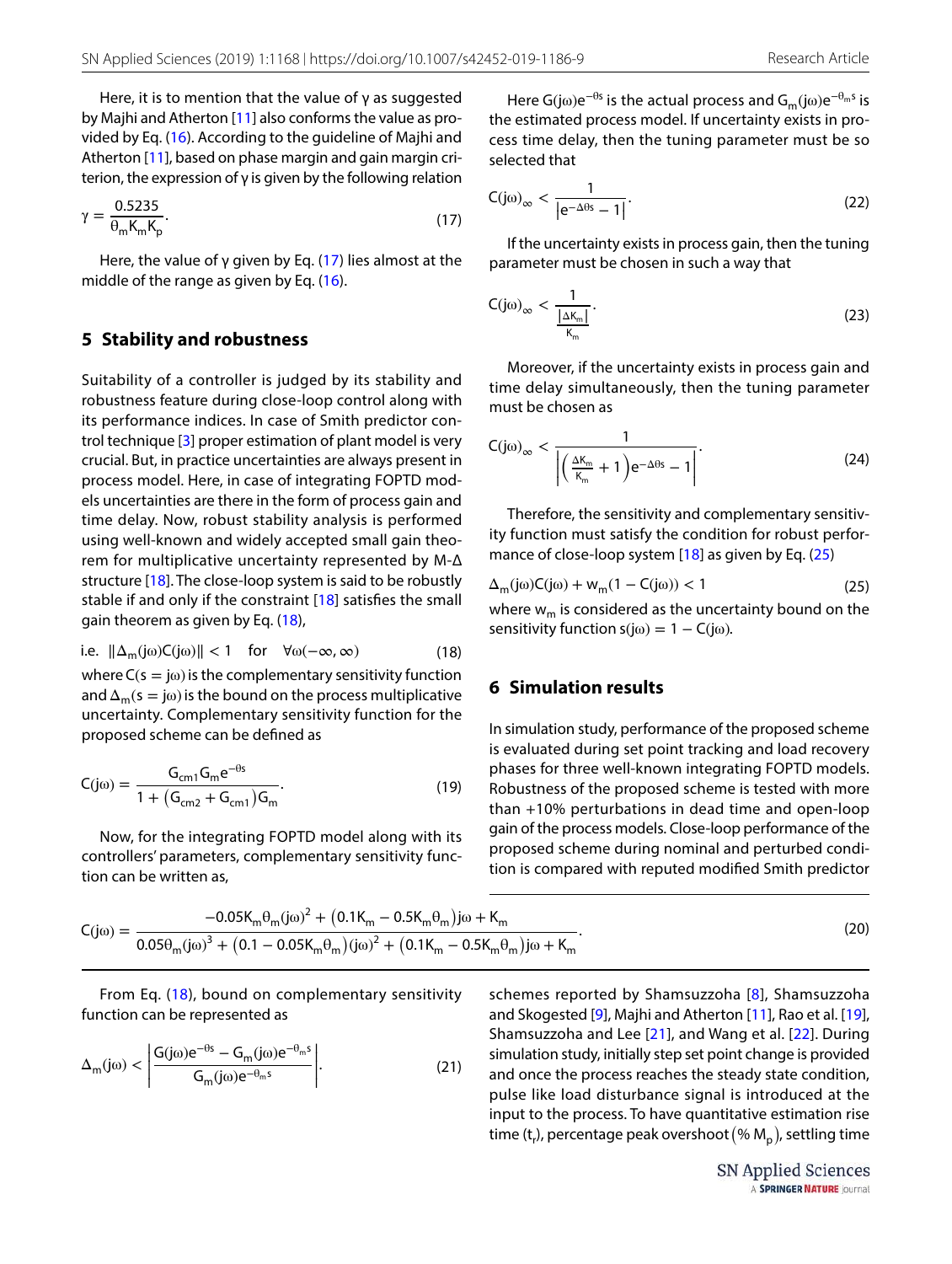$(t_{s})$ , integral error indices (IAE and ISE) as well as integral time error indices (ITAE and ITSE) are calculated. In addition, to estimate the smoothness in control action, total variation in control action (TV) is also computed for each case. Moreover, external interference in terms of noise is incorporated in the process output for all process models with noise power of 0.001 (Fig. [3](#page-5-0)) to evaluate close-loop response in practice. Stability and robustness of three integrating FOPTD models in terms of perturbation in process gain  $(\Delta K_m)$  and time delay  $(\Delta \theta)$  with respect to complementary sensitivity function  $C(i\omega)$  as given by Eqs. ([22\)](#page-4-5), [\(23](#page-4-6)) and [\(24](#page-4-7)) are estimated in Table [2.](#page-7-0)

## **6.1 Model I**

We consider a well-known integrating FOPDT model reported in [[11](#page-12-7), [19](#page-12-8)] as Model I, given by the following relation

<span id="page-5-2"></span>
$$
G_{p1}(s) = \frac{1}{s}e^{-5s}.
$$
 (26)

Here, the FOPTD model has time delay of  $\theta_m = 5$  s with open loop gain  $K_m = 1$ . Performance based comparison is made with modified Smith predictor setting reported by Rao et al. [[19](#page-12-8)], and Majhi and Atherton [[11](#page-12-7)]. For the proposed scheme, expression of the two controllers  $G<sub>Cm1</sub>(s)$  and  $G<sub>Cm2</sub>(s)$  are provided in Table [1.](#page-5-1) Close-loop responses along with effective control action for the nominal model (Eq. [26\)](#page-5-2) during set point tracking and load rejection phases are depicted in Fig. [4a](#page-6-0), c where solid black line represents the response of the proposed setting and dashed blue line and dotted red line represent responses reported by Rao et al. [\[19\]](#page-12-8), and Majhi and Atherton [[11](#page-12-7)] respectively. To evaluate performance robustness of all the reported controllers, responses and the corresponding control action for the perturbed model  $\hat{G}_{p1}(s)$  with +10% perturbation as given by Eq. ([27](#page-6-1)) are depicted in Fig. [4](#page-6-0)b, d. Magnitude of complementary sensitivity function versus frequency plot for integrating process (Model I) is shown in Fig. [5](#page-6-2) due to positive perturbations in process gain  $(\Delta K_m)$ and time delay  $(\Delta\theta)$ . Robustness of the proposed controller is evaluated in presence of noise signal which is shown in Fig. [3.](#page-5-0) Close-loop responses and corresponding control action in presence of noise signal are depicted in Fig. [6](#page-7-1)a, b, respectively for the nominal process model as given by Eq. ([26\)](#page-5-2). Robust stability analysis is performed using small gain theorem [\[18\]](#page-12-5) for the proposed scheme as provided in Table [2.](#page-7-0) Here, it is to note that due to considerably large dead time value, relatively smaller perturbation is allowed



<span id="page-5-0"></span>**Fig. 3** Noise signal with power of 0.001 incorporated in the output for all process models (Model I–III)

<span id="page-5-1"></span>

| Table 1 Tuning parameters<br>of the proposed modified<br>Smith predictor for all three<br>integrating FOPTD process<br>models (Model I-III) | Model | Transfer function $G_{cm1}$       |             |     |     | $G_{cm2}$   |                         |      | $G_{cm1}$   | G <sub>cm2</sub>                                     | Stability range of $\gamma$                          |  |
|---------------------------------------------------------------------------------------------------------------------------------------------|-------|-----------------------------------|-------------|-----|-----|-------------|-------------------------|------|-------------|------------------------------------------------------|------------------------------------------------------|--|
|                                                                                                                                             |       |                                   | $K_n$ $T_i$ |     |     |             | $K_{\rm o}$ $T_{\rm d}$ |      |             |                                                      |                                                      |  |
|                                                                                                                                             |       | $^{1}$ e <sup>-5s</sup> [11, 19]  | 0.1         | 0.9 |     | $1.25$ 0.11 |                         |      |             | $\frac{0.095+1}{2}$ 0.11 + 0.14s 0 < $\gamma$ < 0.20 |                                                      |  |
|                                                                                                                                             |       | $\frac{0.2}{2}e^{-7.4s}$ [21, 22] |             |     | 0.5 |             | 1.85                    | 0.35 | $0.05s + 1$ |                                                      | $0.35 + 0.65s$ $0 < \gamma < 0.67$                   |  |
|                                                                                                                                             | Ш     | $\frac{1}{2}e^{-s}$ [8, 9]        |             |     | 0.9 |             | 0.25                    | 0.52 | 0.1s        |                                                      | $\frac{0.09s+1}{s}$ 0.52 + 0.13s 0 < $\gamma$ < 1.00 |  |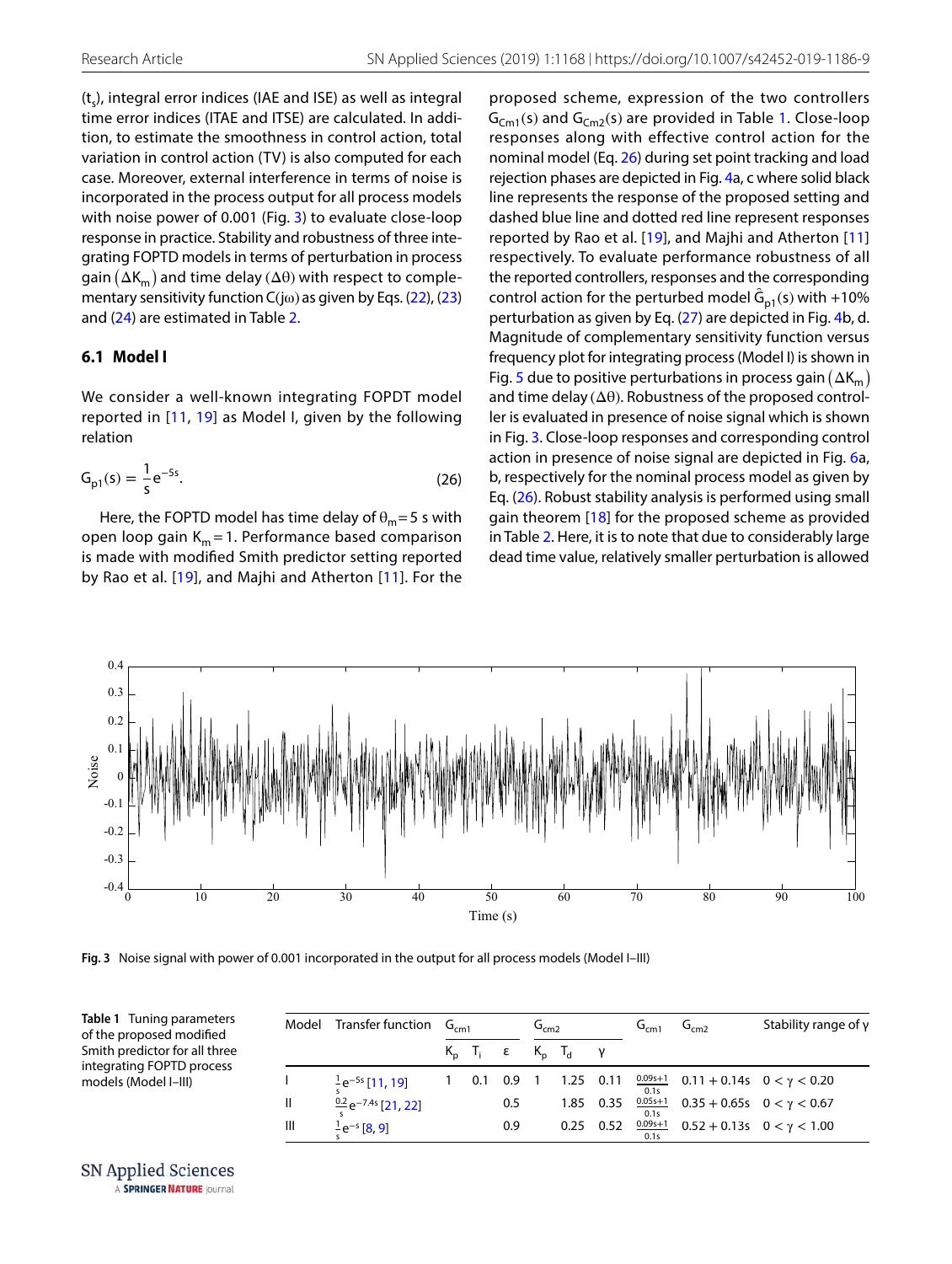

<span id="page-6-0"></span>**Fig. 4** Set point tracking and load rejection responses along with control actions for nominal and perturbed Model I



<span id="page-6-2"></span>**Fig. 5** Magnitude plot of complementary sensitivity function C(jω) with +5% perturbation in process gain ΔK<sub>m</sub> = 0.05 and +1% perturbation in time delay  $Δθ = 0.05$  for Model I

in case of dead time without destabilizing the process response.

$$
\hat{G}_{p1}(s) = \frac{1.1}{s} e^{-5.5s}.
$$
 (27)

Performance indices during servo and regulatory responses with nominal and perturbed form of Model I is <span id="page-6-1"></span>provided in Tables [3](#page-7-2) and [4](#page-8-0) respectively. Here, it is to note that without compromising the rise time  $(t<sub>r</sub>)$  overshoot is completely eliminated in the proposed scheme as well as faster load recovery is also found compared to the settings reported by Rao et al. [\[19\]](#page-12-8), and Majhi and Atherton [[11](#page-12-7)]. Set point weighting ( $\varepsilon$  = 0.9) technique is employed here to restrict initial process overshoot.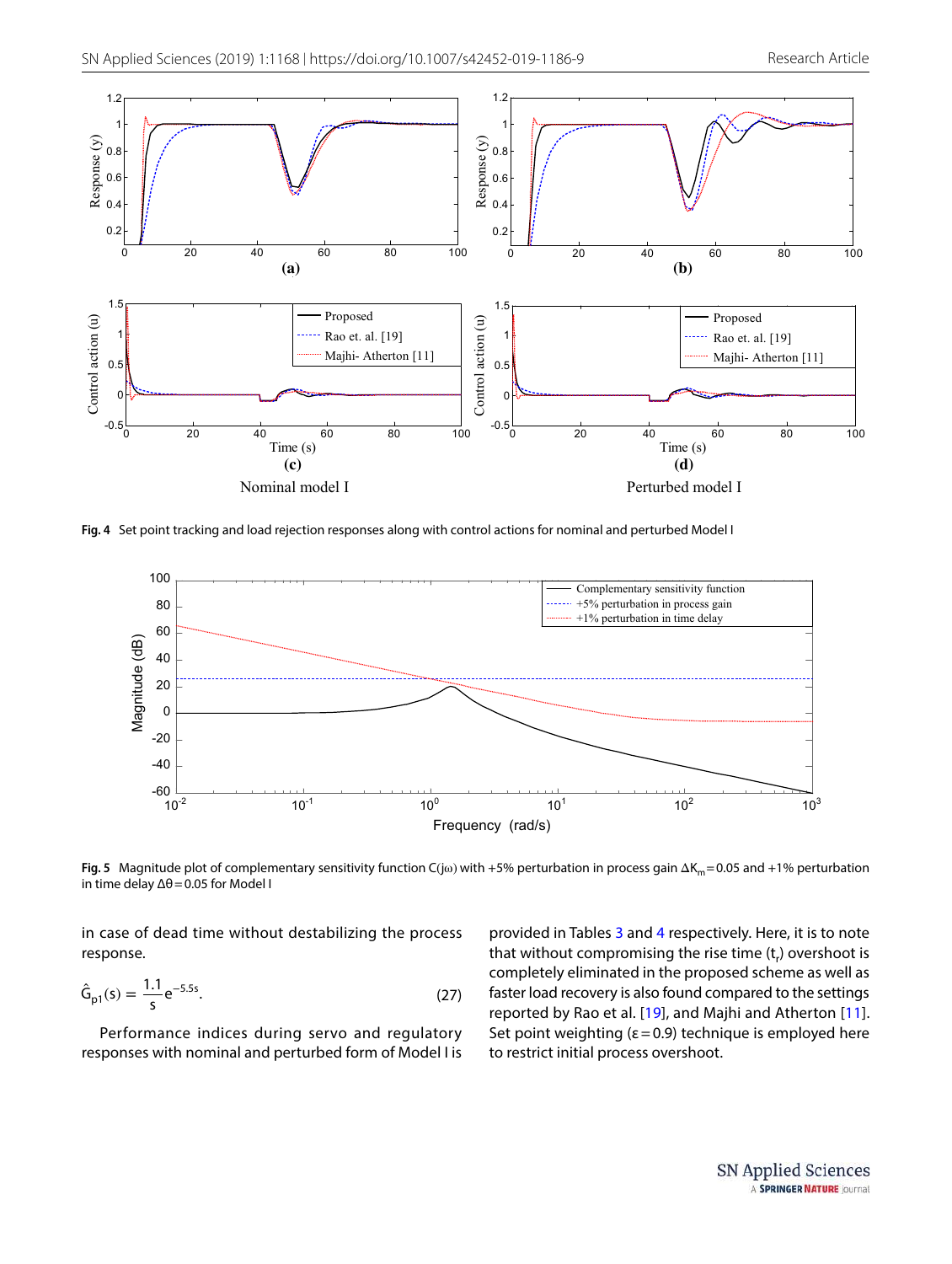

<span id="page-7-1"></span>**Fig. 6** Set point tracking and load rejection response along with control action for nominal Model I in presence of noise signal for the proposed controller

<span id="page-7-0"></span>**Table 2** Robust stability analysis of the proposed scheme in presence of uncertainty or perturbation for integrating FOPTD processes (Model I–III) in terms of process gain  $\Delta K_m$  and time delay  $\Delta \theta$  using small gain theorem

| Process model | Complementary sensi-<br>tivity function<br>$C$ (jω)                                                    | Perturbation of<br>process gain $(\Delta K_m)$ | Robust stability condition<br>for perturbed process gain | Perturbation of<br>time delay ( $\Delta\theta$ ) | Robust stability condi-<br>tion for perturbed time<br>delav    |
|---------------|--------------------------------------------------------------------------------------------------------|------------------------------------------------|----------------------------------------------------------|--------------------------------------------------|----------------------------------------------------------------|
| Model I       | $-0.25j\omega^2 - 2.4j\omega + 1$<br>$0.25j\omega^3 + 0.35j\omega^2 + 0.35j\omega + 1$                 | $0.05 (+5%)$                                   | $C(j\omega)_{\infty} < \frac{1}{0.05}$                   | $0.05 (+1%)$                                     | $C(j\omega)_{\infty} < \frac{j0.025\omega + 1}{-j0.05\omega}$  |
| Model II      | $-0.074j\omega^2 - 0.72j\omega + 0.2$<br>$0.37$ j $\omega^3$ + 0.17j $\omega^2$ + 0.76j $\omega$ + 0.2 | $0.02 (+10%)$                                  | $C(j\omega)_{\infty} < \frac{1}{0.1}$                    | $0.07 (+1%)$                                     | $\frac{j0.35\omega+1}{-j0.7\omega}$<br>$C(j\omega)_{\infty}$ < |
| Model III     | $-0.05j\omega^2 - 0.4j\omega + 1$<br>$0.05j\omega^3 - 0.05j\omega^2 - 0.4j\omega + 1$                  | $0.5 (+50\%)$                                  | $C(j\omega)_{\infty} < \frac{1}{0.5}$                    | $0.35 (+35%)$                                    | $C(j\omega)_{\infty} < \frac{j0.175\omega + 1}{-j35\omega}$    |

<span id="page-7-2"></span>**Table 3** Performance analysis during servo responses for nominal and perturbed integrating FOPTD processes (Model I–III)

| Nominal model | Scheme                    | Nominal |          |                |            | Perturbed model                     | Perturbed |          |             |            |
|---------------|---------------------------|---------|----------|----------------|------------|-------------------------------------|-----------|----------|-------------|------------|
|               |                           | TV      | $t_r(s)$ | $M_{p}$ (%)    | $t_{c}(s)$ |                                     | TV        | $t_r(s)$ | $M_{p}$ (%) | $t_{s}(s)$ |
| Model I       | Proposed                  | 2.02    | 5.96     | $\overline{0}$ | 10.99      | $\frac{1.1}{2}e^{-5.5s}$            | 2.40      | 6.40     | 0           | 11.29      |
|               | Rao et al. [19]           | 2.26    | 8.05     | $\Omega$       | 27.49      | (+10% Perturbation)                 | 2.50      | 8.41     | $\Omega$    | 30.48      |
|               | Majhi-Atheron [11]        | 2.16    | 5.44     | 5.8            | 9.11       |                                     | 2.35      | 5.93     | 3.8         | 9.41       |
| Model II      | Proposed                  | 8.33    | 15.03    | 6.6            | 55.11      | $\frac{0.24}{0.25}e^{-8.88s}$       | 8.63      | 13.23    | 3.10        | 55.78      |
|               | Wang et al. [22]          | 8.75    | 16.14    | 12             | 152        | (+20% Perturbation)                 | 9.13      | 13.74    | 10.4        | 154.70     |
|               | Shamsuzzoha-Lee [21]      | 8.48    | 16.18    | 8.90           | 154        |                                     | 8.99      | 13.64    | 7.5         | 167.90     |
| Model III     | Proposed                  | 1.39    | 2.29     | $\Omega$       | 7.73       | $\frac{1.1}{1.1}e^{-1.1s}$<br>$s-1$ | 1.40      | 2.42     | 0           | 9.62       |
|               | Shamsuzzoha [8]           | 1.78    | 4.24     | 7.30           | 29.06      | (+10% Perturbation)                 | 2.05      | 4.27     | 6.40        | 29.36      |
|               | Shamsuzzoha-Skogested [9] | 2.11    | 2.89     | 38.60          | 30.24      |                                     | 2.26      | 2.92     | 38.89       | 31.05      |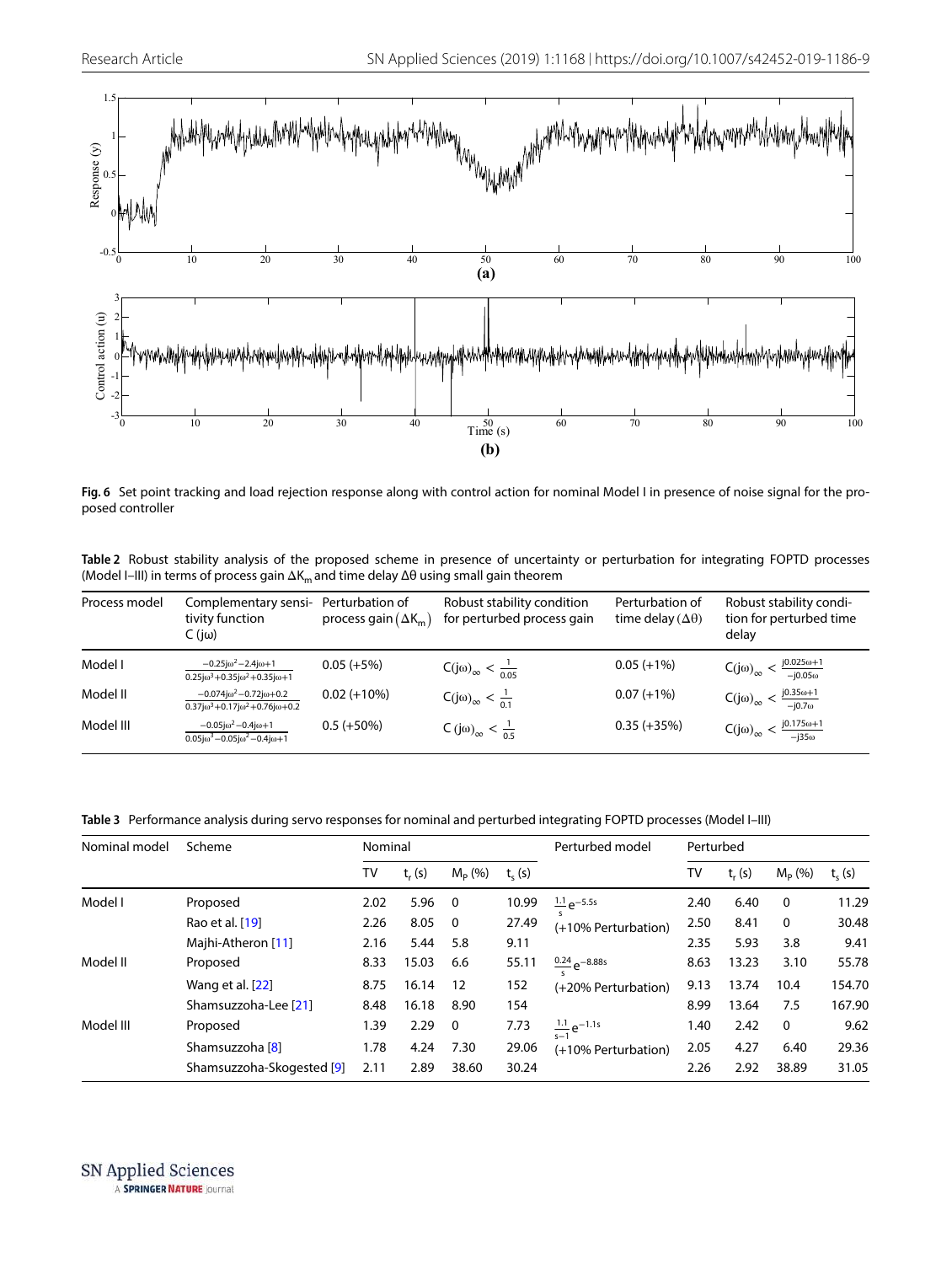<span id="page-8-0"></span>

|  | Table 4 Performance analysis of regulatory responses for nominal and perturbed integrating FOPTD processes (Model I–III) |
|--|--------------------------------------------------------------------------------------------------------------------------|
|--|--------------------------------------------------------------------------------------------------------------------------|

| Nominal model | Scheme                    | Nominal    |                           |      |             | Perturbed model                                   | Perturbed |             |            |             |
|---------------|---------------------------|------------|---------------------------|------|-------------|---------------------------------------------------|-----------|-------------|------------|-------------|
|               |                           | <b>IAE</b> | <b>ITAE</b><br><b>ISE</b> |      | <b>ITSE</b> |                                                   | IAE       | <b>ITAE</b> | <b>ISE</b> | <b>ITSE</b> |
| Model I       | Proposed                  | 1.84       | 49.09                     | 0.54 | 2.01        | $\frac{1.1}{2}e^{-5.5s}$<br>(+10% Perturbation)   | 2.03      | 54.06       | 0.58       | 2.08        |
|               | Rao et al. [19]           | 6.18       | 142.40                    | 2.25 | 14.52       |                                                   | 6.27      | 148.70      | 2.18       | 16.61       |
|               | Majhi-Atherton [11]       | 6.84       | 147.30                    | 2.76 | 15.25       |                                                   | 6.96      | 156.68      | 2.78       | 17.26       |
| Model II      | Proposed                  | 8.53       | 461.70                    | 3.48 | 34.77       | $\frac{0.24}{9}$ $-8.88$ s<br>(+20% Perturbation) | 9.22      | 498.30      | 3.86       | 38.63       |
|               | Wang et al. [22]          | 24.53      | 3340                      | 4.75 | 528         |                                                   | 26.58     | 3445        | 5.46       | 549.60      |
|               | Shamsuzzoha-Lee [21]      | 25.82      | 3796                      | 4.99 | 601.80      |                                                   | 27.87     | 3903        | 5.67       | 618.10      |
| Model III     | Proposed                  | 1.36       | 14.42                     | 0.52 | 0.67        | $1.1_{\Omega}$ -1.1s<br>$(*10\%$ Perturbation)    | 1.48      | 15.14       | 0.56       | 0.70        |
|               | Shamsuzzoha [8]           | 5.13       | 84.98                     | 1.51 | 9.10        |                                                   | 5.39      | 88.19       | 1.64       | 9.66        |
|               | Shamsuzzoha-Skogested [9] | 7.72       | 143.20                    | 1.99 | 21.66       |                                                   | 7.90      | 145.90      | 2.08       | 22.70       |



<span id="page-8-2"></span>**Fig. 7** Set point tracking and load rejection responses along with control actions for nominal and perturbed Model II

#### **6.2 Model II**

We consider another integrating FOPTD process model (Model II) as given by Eq. ([28](#page-8-1)) which represents the behaviour of a distillation column as given by

$$
G_{p2}(s) = \frac{0.2}{s} e^{-7.4s}.
$$
 (28)

This marginally stable FOPTD model is reported by Shamsuzzoha and Lee [[21](#page-12-9)], and Wang et al. [[22\]](#page-12-12). For Model <span id="page-8-1"></span>II settings of  $G_{Cm1}(s)$  and  $G_{Cm2}(s)$  controllers are provided in Table [1](#page-5-1). Close-loop responses for nominal model during set point change and load variation along with their effective corresponding control action are depicted in Fig. [7](#page-8-2)a, c. Performance evaluation is also done for the perturbed model  $\hat{G}_{p2}(s)$  with +20% perturbation as given by Eq. ([29](#page-9-0)) to verify the robustness of the reported controllers. Moreover, the close-loop response associated with noise signal (Fig. [3\)](#page-5-0) is depicted in terms of close-loop responses and control action for nominal process model (Eq. [28](#page-8-1)) in Fig. [8](#page-9-1)a,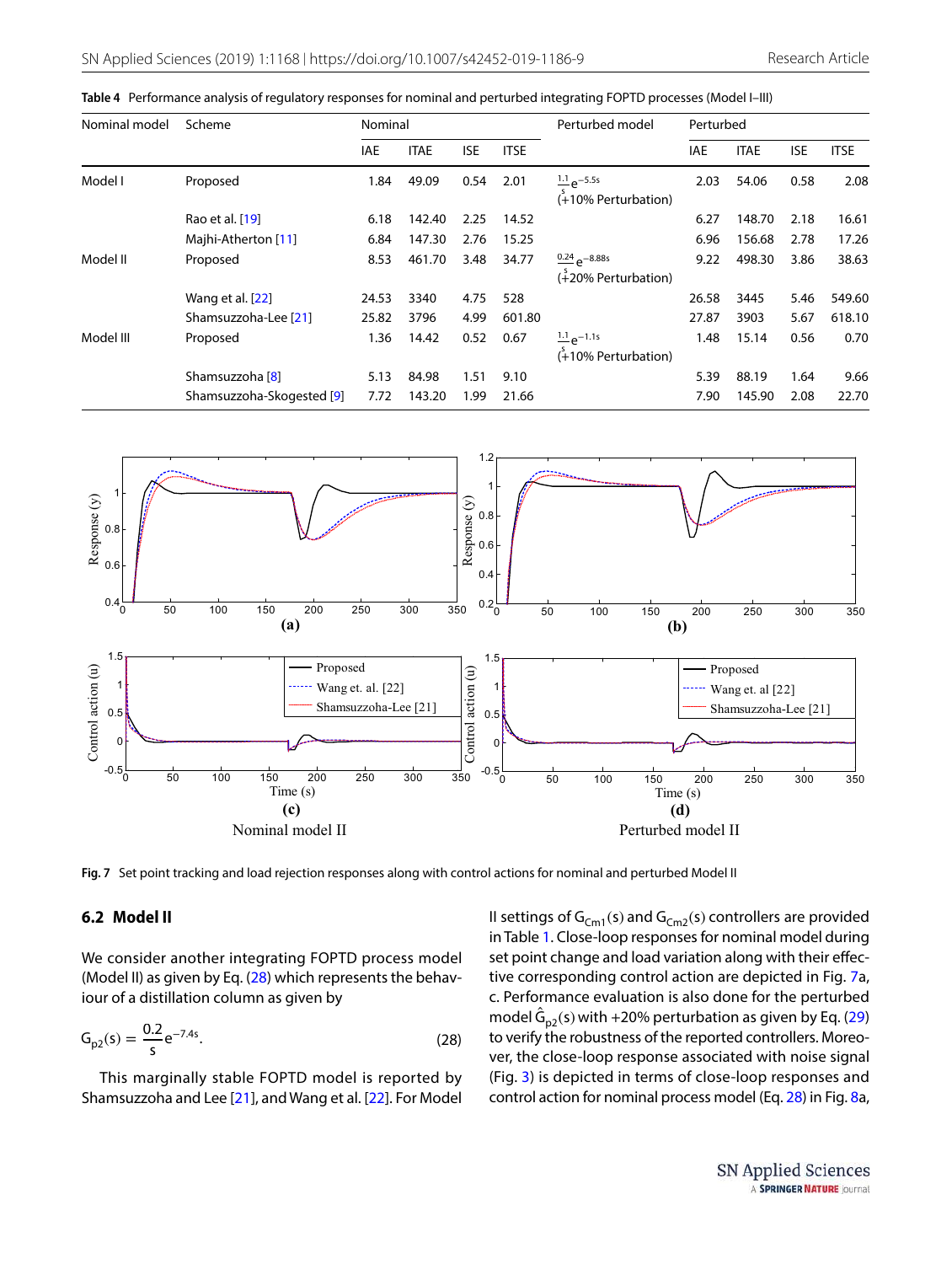

<span id="page-9-1"></span>**Fig. 8** Set point tracking and load rejection response along with effective control action for nominal Model II in presence of noise signal for the proposed controller



<span id="page-9-2"></span>**Fig. 9** Magnitude plot of complementary sensitivity function C(jω) with +10% perturbation in process gain ΔK<sub>m</sub> = 0.02 and +1% perturbation in time delay Δθ = 0.074 for Model II

b, respectively. Stability of the process model is identified by small gain theorem [[18](#page-12-5)] by introducing perturbation in process gain ( $\Delta K_m$ ) and time delay ( $\Delta \theta$ ) as depicted in Table [2](#page-7-0). The maximum range of perturbation by which the stability can be achieved is shown in Fig. [9](#page-9-2), where the complementary sensitivity function C(jω) has the lesser amplitude than the perturbed value of process gain and time delay of the particular model. Here, stability is ensured with smaller perturbation in time delay as the concerned FOPTD model has relatively large dead time.

<span id="page-9-0"></span>
$$
\hat{G}_{p2}(s) = \frac{0.24}{s} e^{-8.88s}.
$$
\n(29)

Close-loop responses and the corresponding control action for the perturbed model are shown in Fig. [7](#page-8-2)b, d and the related performance indices are listed in Tables [3](#page-7-2) and [4.](#page-8-0) Due to incorporation of set point weighting scheme ( $\varepsilon$  = 0.5), it is found that our proposed scheme is capable to restrict the overshoot during set point tracking and an overall performance enhancement is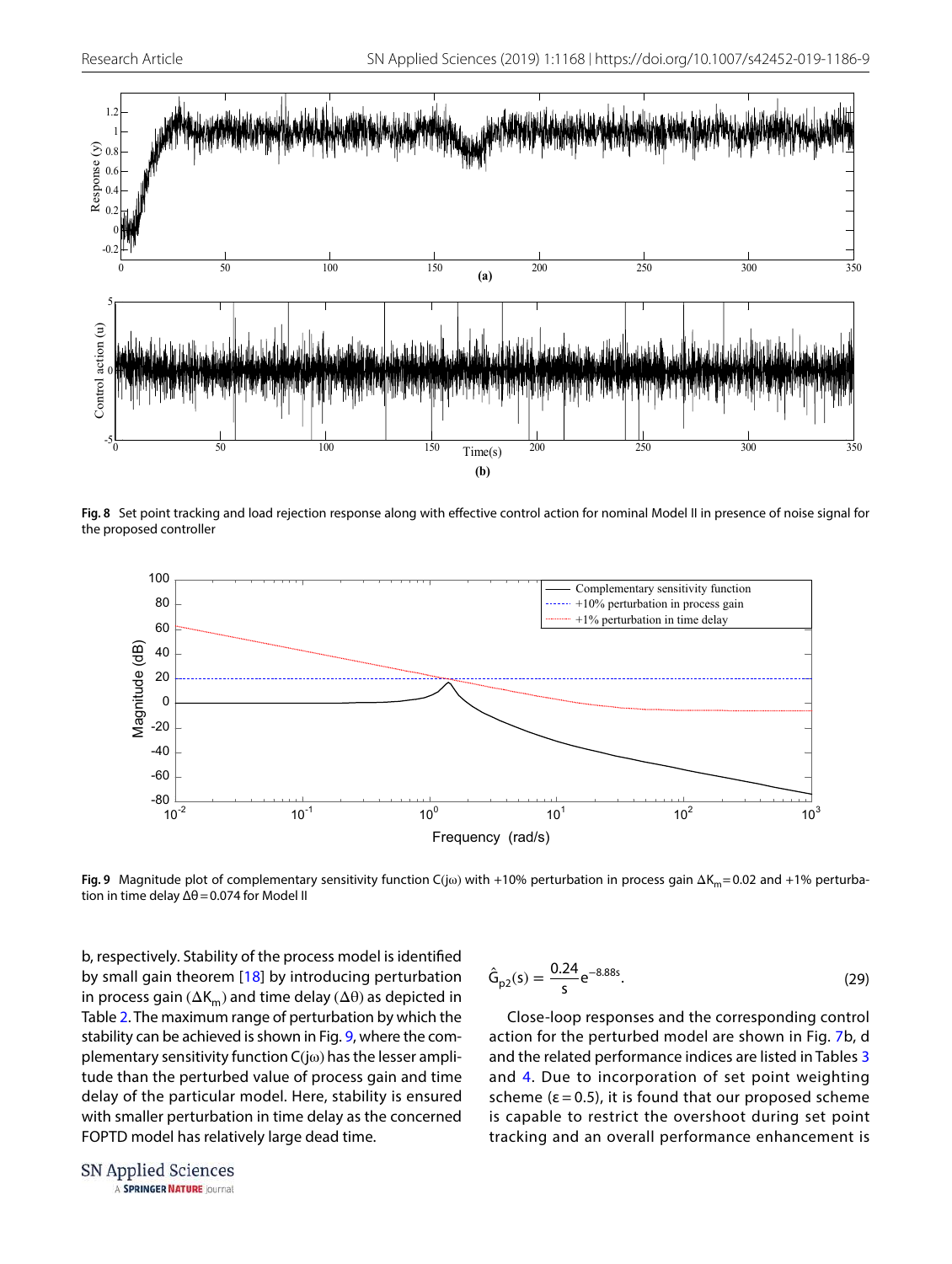

<span id="page-10-0"></span>**Fig. 10** Set point tracking and load rejection responses along with control actions for nominal and perturbed Model III



<span id="page-10-1"></span>**Fig. 11** Set point tracking and load rejection response along with effective control action for nominal Model III in presence of noise signal for the proposed controller

observed compared to modified Smith predictor techniques reported by Shamsuzzoha and Lee [\[21](#page-12-9)], and Wang et al. [[22](#page-12-12)].

## **6.3 Model III**

We consider another reputed integrating FOPTD model (i.e. Model III) reported by Shamsuzzoha [[8](#page-12-11)], and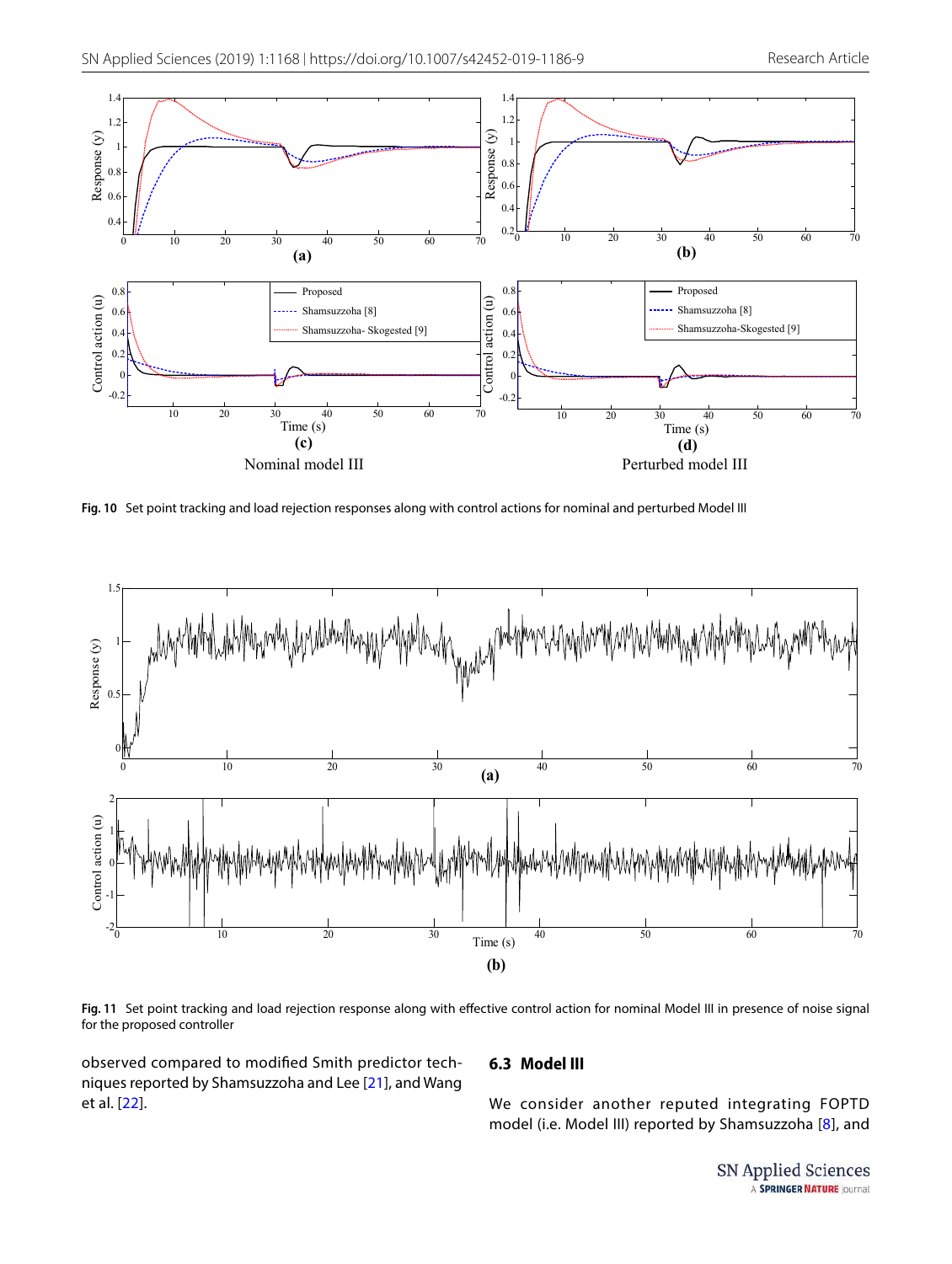

<span id="page-11-3"></span>**Fig. 12** Magnitude plot of complementary sensitivity function C(jω) with +50% perturbation in process gain ΔK<sub>m</sub> = 0.5 and +35% perturbation in time delay  $\Delta\theta$  = 0.35 for Model III

Shamsuzzoha and Skogested [[9\]](#page-12-10) for performance evaluation of the proposed methodology. Model III is given by the following relation

$$
G_{p3}(s) = \frac{1}{s}e^{-s}.
$$
 (30)

Responses and related variation in control action of the Model III during set point tracking and load change for the proposed methodology along with settings reported by Shamsuzzoha [[8](#page-12-11)], and Shamsuzzoha and Skogested [[9](#page-12-10)] are depicted in Fig. [10](#page-10-0)a, c. Performance evaluation is also made for the reported controllers by introducing +10% perturbation in Model III as given by Eq. ([31](#page-11-1)). Robustness of the proposed control technique is verified during close-loop responses in presence of noise signal (Fig. [3](#page-5-0)). Responses and control actions for nominal process model (Eq. [30\)](#page-11-2) depicted in Fig. [11a](#page-10-1), b. Moreover, stability is ensured by incorporating perturbation in process gain  $(\Delta K_m)$  and time delay  $(\Delta \theta)$  as depicted in Table [2](#page-7-0). Condition for stability is achieved for our proposed scheme with the perturbed value of process gain ( $\Delta K_m$ ) and time delay  $(\Delta\theta)$  as shown in Fig. [12](#page-11-3).

$$
\hat{G}_{p3}(s) = \frac{1.1}{s} e^{-1.1s}.
$$
\n(31)

Responses of the perturbed model are shown in Fig. [10](#page-10-0)b, d. Performance indices for both the nominal (Eq. [30\)](#page-11-2) and perturbed models (Eq. [31](#page-11-1)) during set point tracking and load recovery phases are listed in Tables [3](#page-7-2) and [4.](#page-8-0) Due to incorporation of set point weighting ( $\varepsilon$  = 0.9) in the proposed methodology no process overshoot is obtained. In addition, load recovery response is also found to be considerably improved compared to the performance offered by Shamsuzzoha [[8\]](#page-12-11), Shamsuzzoha and Skogested [[9](#page-12-10)],

## <span id="page-11-0"></span>**7 Conclusion**

<span id="page-11-2"></span>In this paper, a simple modified Smith predictor technique is reported for integrating FOPTD models representing the behaviour of various chemical processes. Moreover, only two controllers with their simplified tuning rule is capable to offer improved performance during set point tracking and load rejection phases. The advantage of the proposed tuning technique is that hardly any overshoot can be detected during set point tracking along with relatively faster load rejection is observed for most of the cases. Set point weighting scheme is introduced with the feed-forward controller to ensure improved set point tracking without overshoot whereas the other controller takes the responsibility to eliminate undesired disturbances. The proposed tuning methodology is relatively simple and effective compared to the others' reported control techniques proposed in relation to the modified Smith predictor. Stability and robustness of the proposed scheme is verified by small gain theorem using complementary sensitivity function of the process model and for perturbed values of process gain and time delay. Moreover, designer has the option to ascertain more judicious choice of the tuning parameters for controllers towards further close-loop performance enhancement.

#### <span id="page-11-1"></span>**Compliance with ethical standards**

**Conflict of interest** The authors declare that they have no conflict of interest.